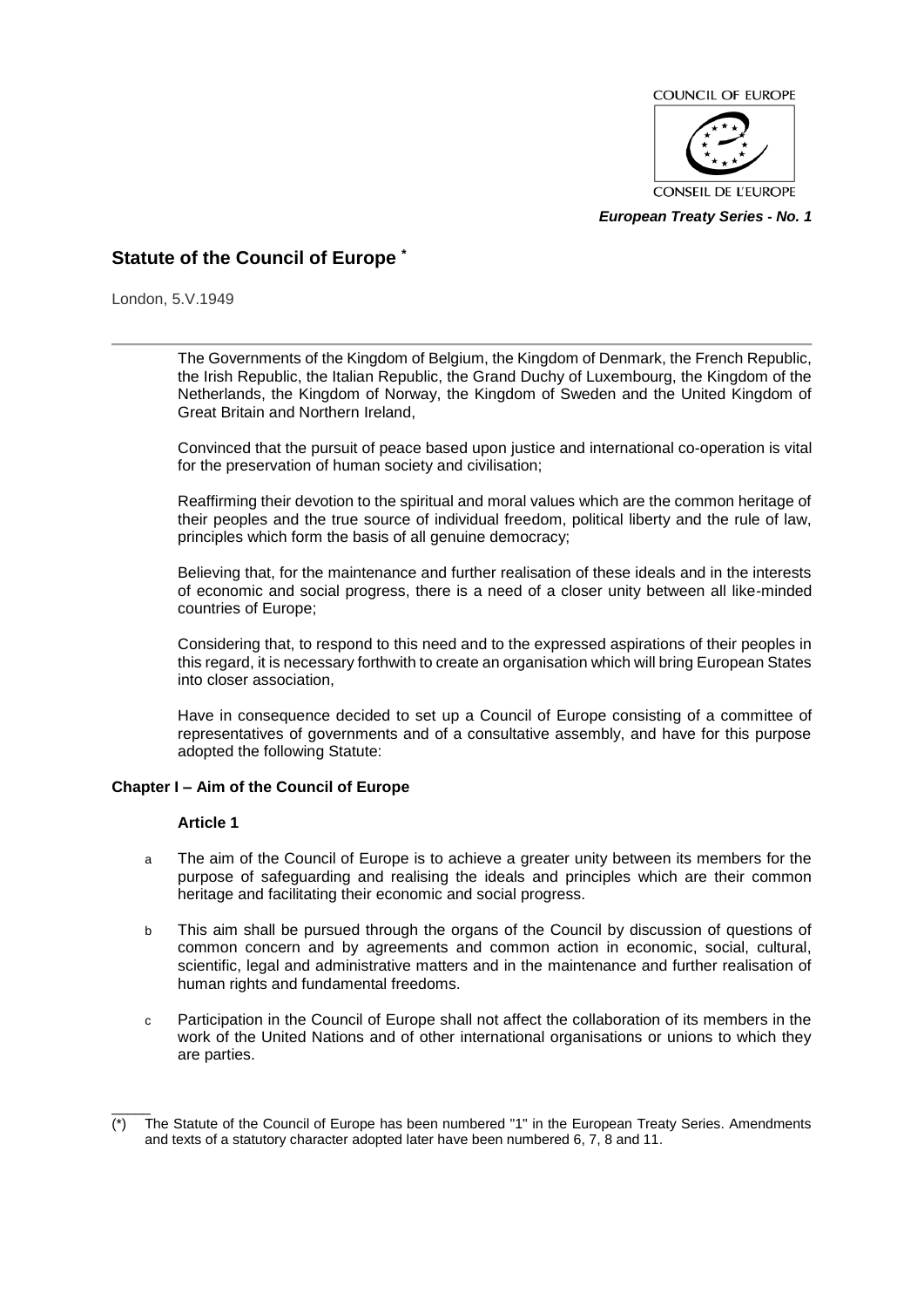d Matters relating to national defence do not fall within the scope of the Council of Europe.

#### **Chapter II – Membership**

# **Article 2**

The members of the Council of Europe are the Parties to this Statute.

#### **Article 3**

Every member of the Council of Europe must accept the principles of the rule of law and of the enjoyment by all persons within its jurisdiction of human rights and fundamental freedoms, and collaborate sincerely and effectively in the realisation of the aim of the Council as specified in Chapter I.

#### **Article 4**

Any European State which is deemed to be able and willing to fulfil the provisions of Article 3 may be invited to become a member of the Council of Europe by the Committee of Ministers. Any State so invited shall become a member on the deposit on its behalf with the Secretary General of an instrument of accession to the present Statute.

#### **Article 5**

- a In special circumstances, a European country which is deemed to be able and willing to fulfil the provisions of Article 3 may be invited by the Committee of Ministers to become an associate member of the Council of Europe. Any country so invited shall become an associate member on the deposit on its behalf with the Secretary General of an instrument accepting the present Statute. An associate member shall be entitled to be represented in the Consultative Assembly only.
- b The expression "member" in this Statute includes an associate member except when used in connexion with representation on the Committee of Ministers.

#### **Article 6**

Before issuing invitations under Article 4 or 5 above, the Committee of Ministers shall determine the number of representatives on the Consultative Assembly to which the proposed member shall be entitled and its proportionate financial contribution.

#### **Article 7**

Any member of the Council of Europe may withdraw by formally notifying the Secretary General of its intention to do so. Such withdrawal shall take effect at the end of the financial year in which it is notified, if the notification is given during the first nine months of that financial year. If the notification is given in the last three months of the financial year, it shall take effect at the end of the next financial year.

#### **Article 8**

Any member of the Council of Europe which has seriously violated Article 3 may be suspended from its rights of representation and requested by the Committee of Ministers to withdraw under Article 7. If such member does not comply with this request, the Committee may decide that it has ceased to be a member of the Council as from such date as the Committee may determine.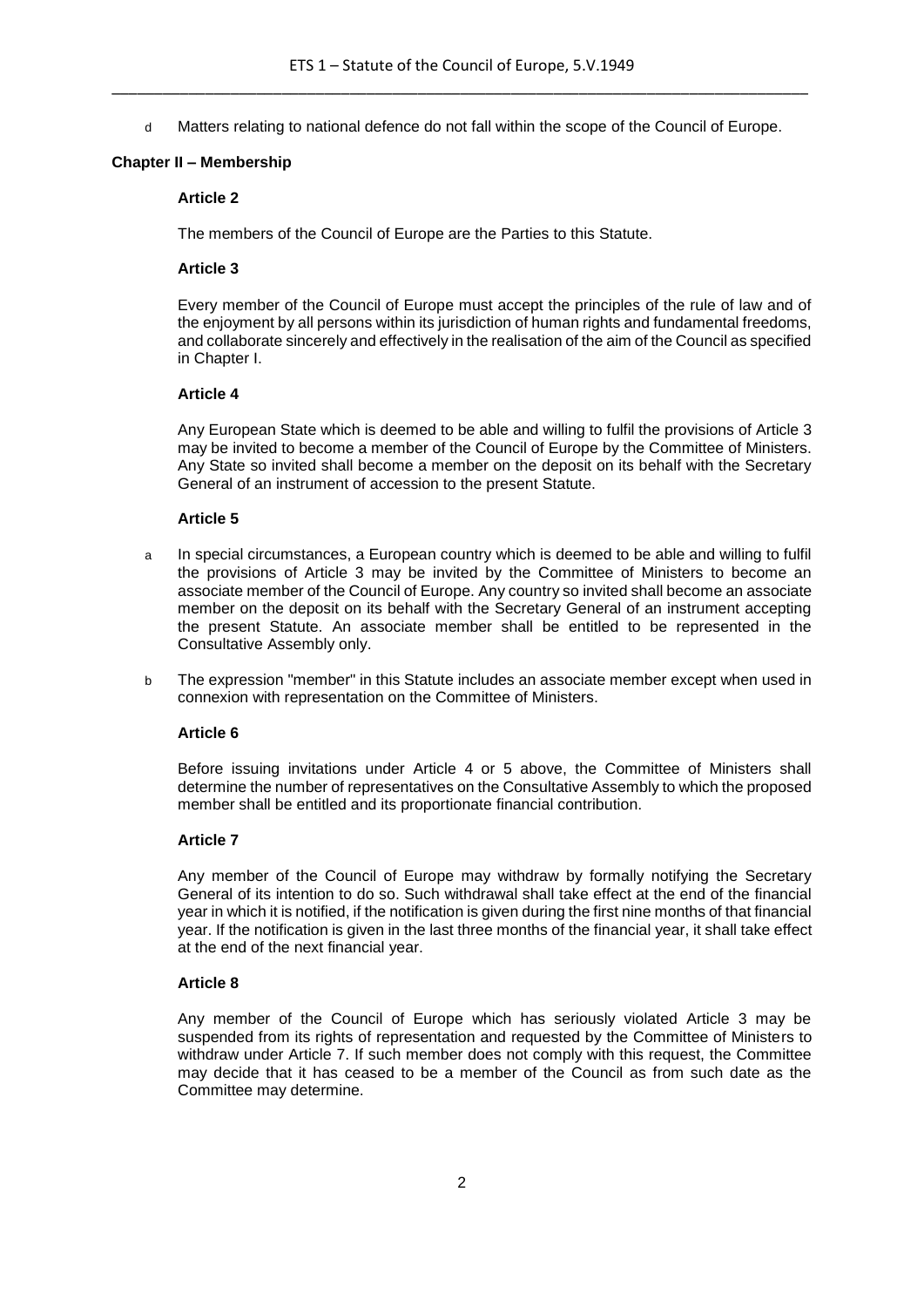The Committee of Ministers may suspend the right of representation on the Committee and on the Consultative Assembly of a member which has failed to fulfil its financial obligation during such period as the obligation remains unfulfilled.

#### **Chapter III – General**

#### **Article 10**

The organs of the Council of Europe are:

- the Committee of Ministers:
- ii the Consultative Assembly.(**1)**

Both these organs shall be served by the Secretariat of the Council of Europe.

#### **Article 11**

The seat of the Council of Europe is at Strasbourg.

#### **Article 12**

The official languages of the Council of Europe are English and French. The rules of procedure of the Committee of Ministers and of the Consultative Assembly shall determine in what circumstances and under what conditions other languages may be used.

# **Chapter IV – Committee of Ministers**

#### **Article 13**

The Committee of Ministers is the organ which acts on behalf of the Council of Europe in accordance with Articles 15 and 16.

#### **Article 14**

Each member shall be entitled to one representative on the Committee of Ministers, and each representative shall be entitled to one vote. Representatives on the Committee shall be the Ministers for Foreign Affairs. When a Minister for Foreign Affairs is unable to be present or in other circumstances where it may be desirable, an alternate may be nominated to act for him, who shall, whenever possible, be a member of his government.

#### **Article 15**

 $\overline{\phantom{a}}$ 

- a On the recommendation of the Consultative Assembly or on its own initiative, the Committee of Ministers shall consider the action required to further the aim of the Council of Europe, including the conclusion of conventions or agreements and the adoption by governments of a common policy with regard to particular matters. Its conclusions shall be communicated to members by the Secretary General.
- b In appropriate cases, the conclusions of the Committee may take the form of recommendations to the governments of members, and the Committee may request the governments of members to inform it of the action taken by them with regard to such recommendations.

<sup>(1)</sup> In February 1994 the Committee of Ministers decided to use in future the denomination "Parliamentary Assembly" in all Council of Europe documents.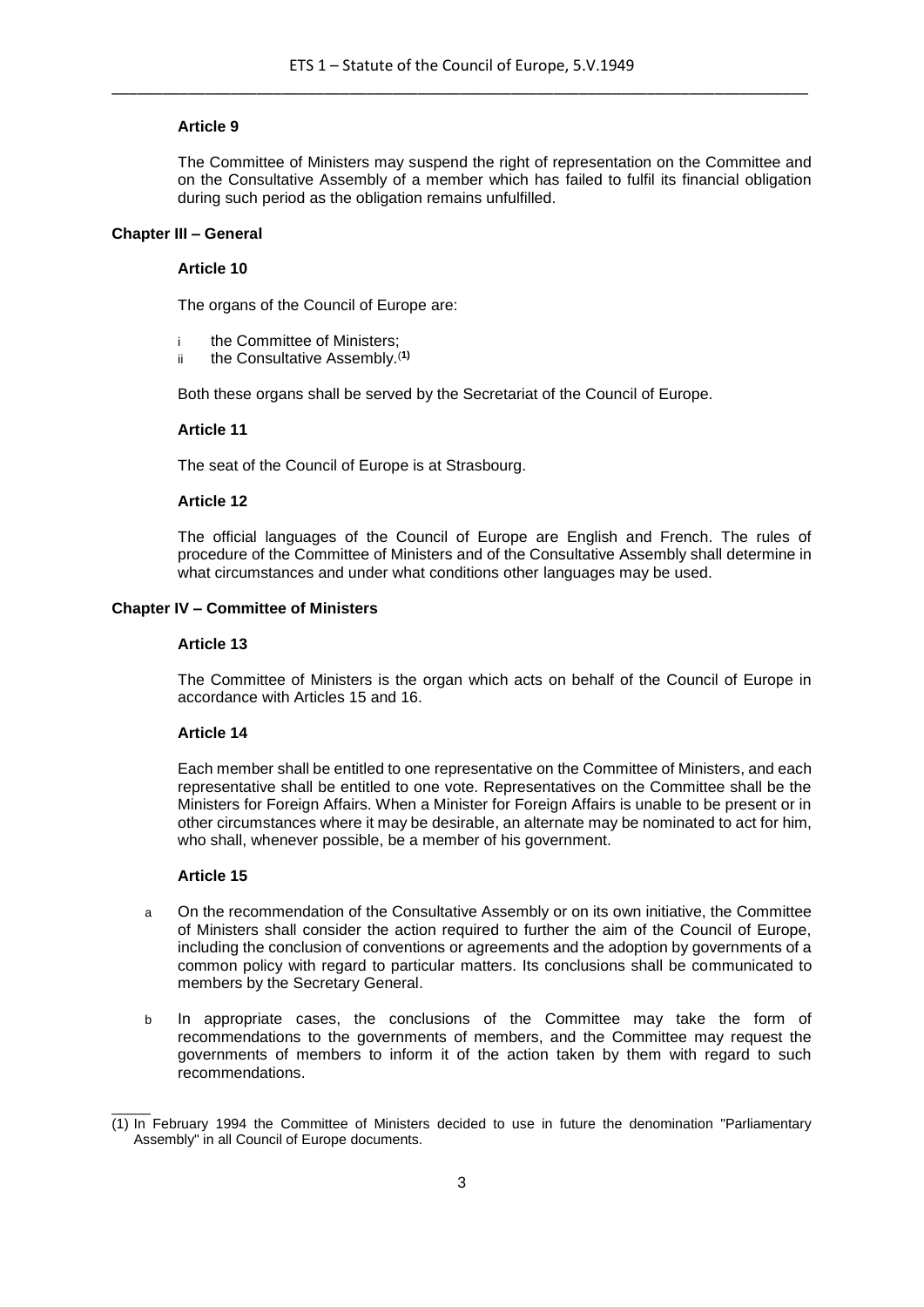The Committee of Ministers shall, subject to the provisions of Articles 24, 28, 30, 32, 33 and 35, relating to the powers of the Consultative Assembly, decide with binding effect all matters relating to the internal organisation and arrangements of the Council of Europe. For this purpose the Committee of Ministers shall adopt such financial and administrative arrangements as may be necessary.

### **Article 17**

The Committee of Ministers may set up advisory and technical committees or commissions for such specific purposes as it may deem desirable.

# **Article 18**

The Committee of Ministers shall adopt its rules of procedure, which shall determine amongst other things:

- i the quorum;
- ii the method of appointment and term of office of its President;
- iii the procedure for the admission of items to its agenda, including the giving of notice of proposals for resolutions; and
- iv the notifications required for the nomination of alternates under Article 14.

# **Article 19**

At each session of the Consultative Assembly the Committee of Ministers shall furnish the Assembly with statements of its activities, accompanied by appropriate documentation.

# **Article 20**

- a Resolutions of the Committee of Ministers relating to the following important matters, namely:
	- i recommendations under Article 15.b;
	- ii questions under Article 19;
	- iii questions under Article 21.a.i and b;
	- iv questions under Article 33:
	- v recommendations for the amendment of Articles 1.d, 7, 15, 20 and 22; and
	- vi any other question which the Committee may, by a resolution passed under d below, decide should be subject to a unanimous vote on account of its importance,

require the unanimous vote of the representatives casting a vote, and of a majority of the representatives entitled to sit on the Committee.

- b Questions arising under the rules of procedure or under the financial and administrative regulations may be decided by a simple majority vote of the representatives entitled to sit on the Committee.
- c Resolutions of the Committee under Articles 4 and 5 require a two-thirds majority of all the representatives entitled to sit on the Committee.
- d All other resolutions of the Committee, including adoption of the budget, of rules of procedure and of financial and administrative regulations, recommendations for the amendment of articles of this Statute, other than those mentioned in paragraph a.v above, and deciding in case of doubt which paragraph of this article applies, require a two-thirds majority of the representatives casting a vote and of a majority of the representatives entitled to sit on the Committee.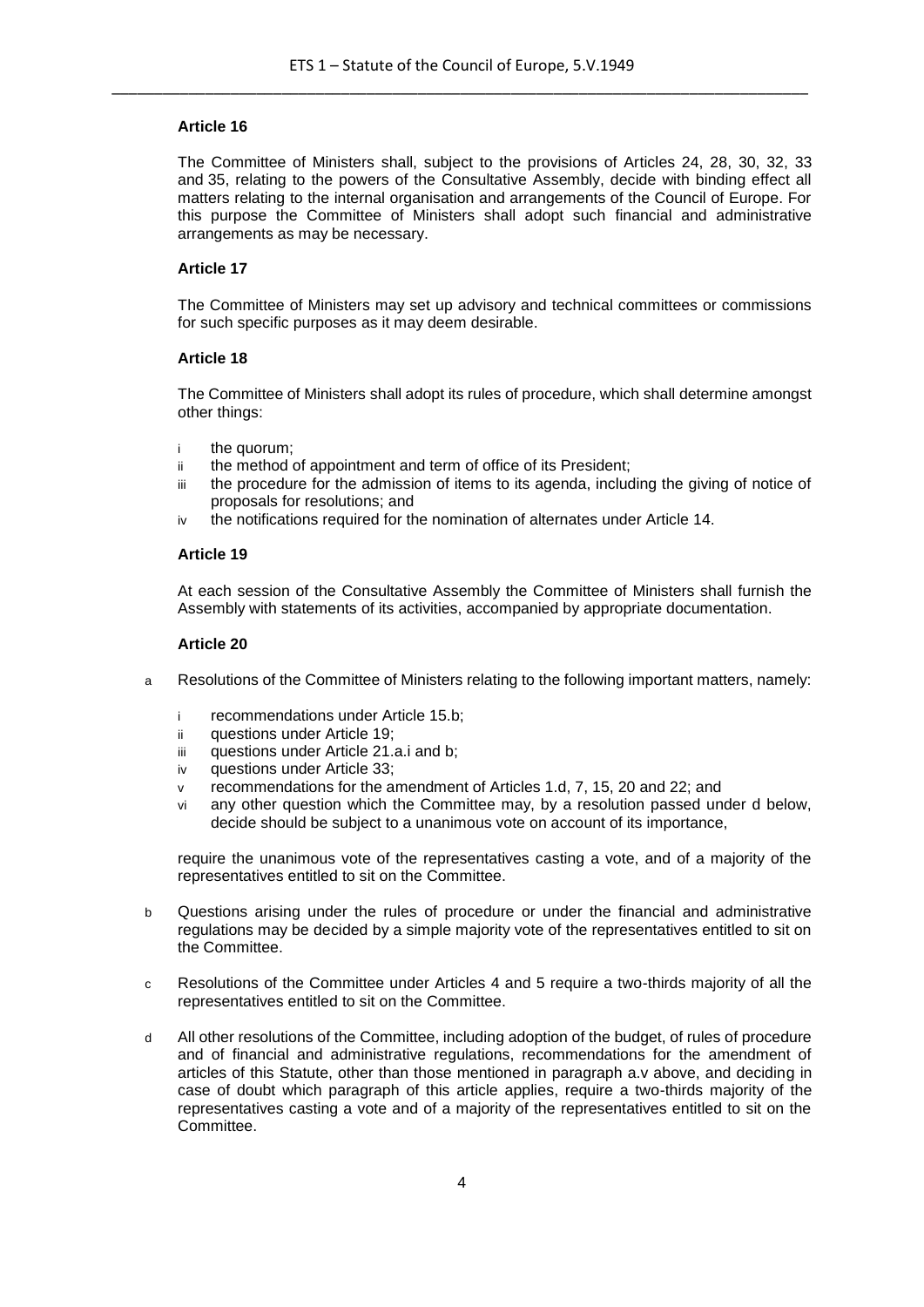- a Unless the Committee decides otherwise, meetings of the Committee of Ministers shall be held:
	- i in private, and
	- ii at the seat of the Council.
- b The Committee shall determine what information shall be published regarding the conclusions and discussions of a meeting held in private.
- c The Committee shall meet before and during the beginning of every session of the Consultative Assembly and at such other times as it may decide.

# **Chapter V – Consultative Assembly**

### **Article 22**

The Consultative Assembly is the deliberative organ of the Council of Europe. It shall debate matters within its competence under this Statute and present its conclusions, in the form of recommendations, to the Committee of Ministers.

### **Article 23 (1)**

- a The Consultative Assembly may discuss and make recommendations upon any matter within the aim and scope of the Council of Europe as defined in Chapter I. It shall also discuss and may make recommendations upon any matter referred to it by the Committee of Ministers with a request for its opinion.
- b The Assembly shall draw up its agenda in accordance with the provisions of paragraph a above. In so doing, it shall have regard to the work of other European intergovernmental organisations to which some or all of the members of the Council are parties.
- c The President of the Assembly shall decide, in case of doubt, whether any question raised in the course of the session is within the agenda of the Assembly.

### **Article 24**

The Consultative Assembly may, with due regard to the provisions of Article 38.d, establish committees or commissions to consider and report to it any matter which falls within its competence under Article 23, to examine and prepare questions on its agenda and to advise on all matters of procedure.

### **Article 25 (2)**

a The Consultative Assembly shall consist of representatives of each member, elected by its parliament from among the members thereof, or appointed from among the members of that parliament, in such manner as it shall decide, subject, however, to the right of each member government to make any additional appointments necessary when the parliament is not in session and has not laid down the procedure to be followed in that case. Each representative must be a national of the member whom he represents, but shall not at the same time be a member of the Committee of Ministers.

 $\overline{\phantom{a}}$ 

<sup>(1)</sup> As amended in May 1951.

<sup>(2)</sup> First sentence of paragraph a, as amended in May 1951. The last two sub-paragraphs of paragraph a were added in May 1953; first sub-paragraph of paragraph a amended in October 1970.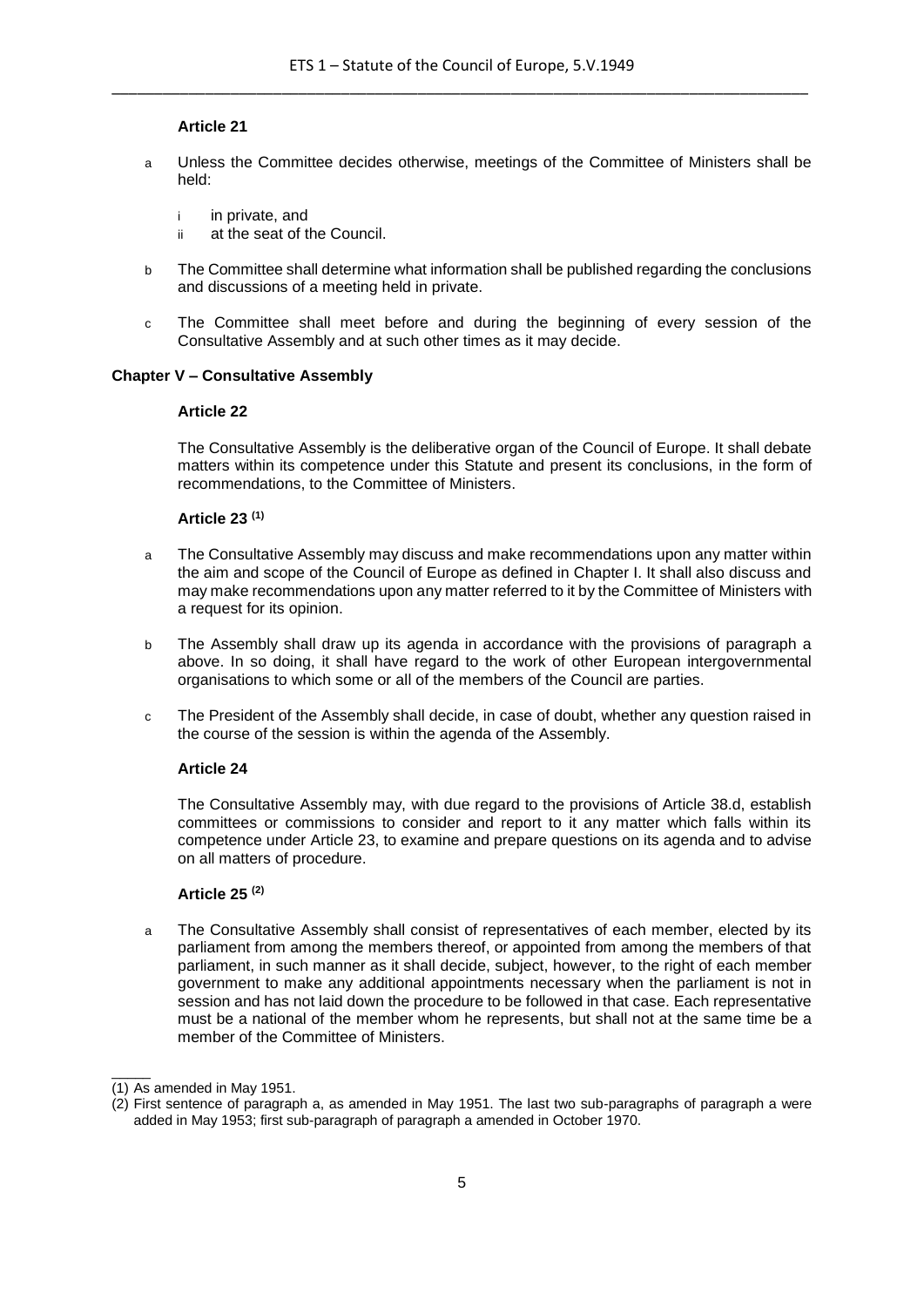- b The term of office of representatives thus appointed will date from the opening of the ordinary session following their appointment; it will expire at the opening of the next ordinary session or of a later ordinary session, except that, in the event of elections to their parliaments having taken place, members shall be entitled to make new appointments.
- c If a member fills vacancies due to death or resignation, or proceeds to make new appointments as a result of elections to its parliament, the term of office of the new representatives shall date from the first sitting of the Assembly following their appointment.
- d No representative shall be deprived of his position as such during a session of the Assembly without the agreement of the Assembly.
- e Each representative may have a substitute who may, in the absence of the representative, sit, speak and vote in his place. The provisions of paragraph a above apply to the appointment of substitutes.

#### **Article 26 (1)**

 $\overline{\phantom{a}}$ 

Members shall be entitled to the number of representatives given below:

| Albania                | 4              | Liechtenstein       | 2  |
|------------------------|----------------|---------------------|----|
| Andorra                | 2              | Lithuania           | 4  |
| Armenia                | 4              | Luxembourg          | 3  |
| Austria                | 6              | Malta               | 3  |
| Azerbaijan             | 6              | Republic of Moldova | 5  |
| Belgium                | $\overline{7}$ | Monaco              | 2  |
| Bosnia and Herzegovina | 5              | Montenegro          | 3  |
| <b>Bulgaria</b>        | 6              | <b>Netherlands</b>  | 7  |
| Croatia                | 5              | North Macedonia     | 3  |
| Cyprus                 | 3              | Norway              | 5  |
| <b>Czech Republic</b>  | 7              | Poland              | 12 |
| Denmark                | 5              | Portugal            | 7  |
| Estonia                | 3              | Romania             | 10 |
| Finland                | 5              | San Marino          | 2  |
| France                 | 18             | Serbia              | 7  |
| Georgia                | 5              | Slovak Republic     | 5  |
| Germany                | 18             | Slovenia            | 3  |
| Greece                 | 7              | Spain               | 12 |
| Hungary                | 7              | Sweden              | 6  |
| Iceland                | 3              | Switzerland         | 6  |
| Ireland                | 4              | Türkiye             | 18 |
| Italy                  | 18             | Ukraine             | 12 |
| Latvia                 | 3              | United Kingdom      | 18 |

<sup>(1)</sup> As amended in December 1951, in May 1958, in November 1961, in May 1963, in May 1965, in February 1971, in December 1974, in October 1976, in January 1978, in November 1978, in November 1988, in May 1989, in November 1990, in November 1991, in May 1992, in May 1993, in June 1993, in October 1993, in November 1994, in February 1995, in November 1995, in February 1996, in November 1996, in April 1999, in January 2001, in May 2002, in April 2003, in October 2004, in June 2006, in May 2007, in June 2015 and in April 2022.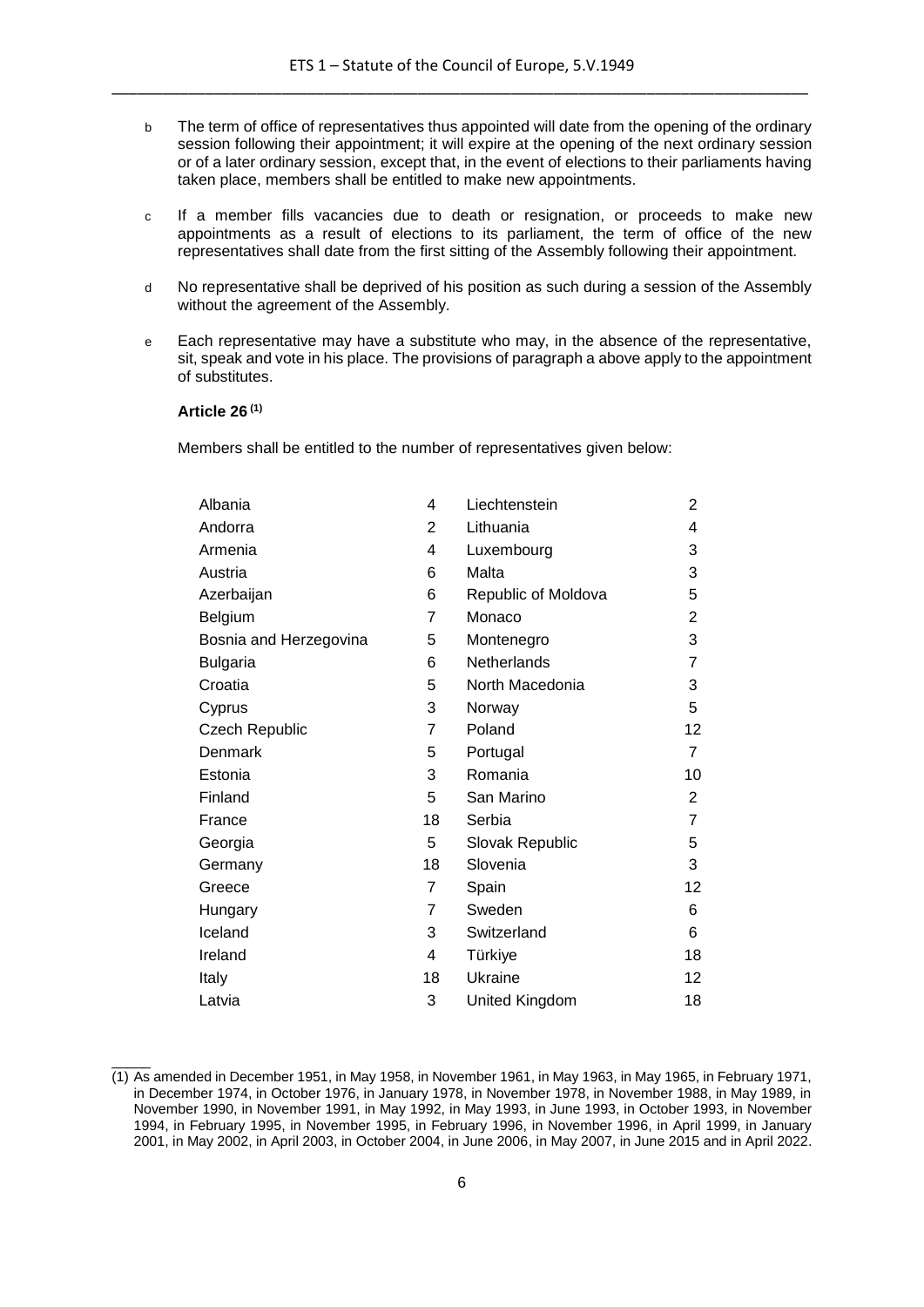# **Article 27 (1)**

The conditions under which the Committee of Ministers collectively may be represented in the debates of the Consultative Assembly, or individual representatives on the Committee or their alternates may address the Assembly, shall be determined by such rules of procedure on this subject as may be drawn up by the Committee after consultation with the Assembly.

# **Article 28**

- a The Consultative Assembly shall adopt its rules of procedure and shall elect from members its President, who shall remain in office until the next ordinary session.
- b The President shall control the proceedings but shall not take part in the debate or vote. The substitute of the representative who is President may sit, speak and vote in his place.
- c The rules of procedure shall determine inter alia:
	- i the quorum;
	- ii the manner of the election and terms of office of the President and other officers;
	- iii the manner in which the agenda shall be drawn up and be communicated to representatives;
	- iv the time and manner in which the names of representatives and their substitutes shall be notified.

# **Article 29**

Subject to the provisions of Article 30, all resolutions of the Consultative Assembly, including resolutions:

- i embodying recommendations to the Committee of Ministers;
- ii proposing to the Committee matters for discussion in the Assembly;
- iii establishing committees or commissions;
- iv determining the date of commencement of its sessions;
- v determining what majority is required for resolutions in cases not covered by sections i to iv above or determining cases of doubt as to what majority is required,

shall require a two-thirds majority of the representatives casting a vote.

# **Article 30**

On matters relating to its internal procedure, which includes the election of officers, the nomination of persons to serve on committees and commissions and the adoption of rules of procedure, resolutions of the Consultative Assembly shall be carried by such majorities as the Assembly may determine in accordance with Article 29.v.

### **Article 31**

Debates on proposals to be made to the Committee of Ministers that a matter should be placed on the agenda of the Consultative Assembly shall be confined to an indication of the proposed subject-matter and the reasons for and against its inclusion in the agenda.

 $\overline{\phantom{a}}$ (1) As amended in May 1951.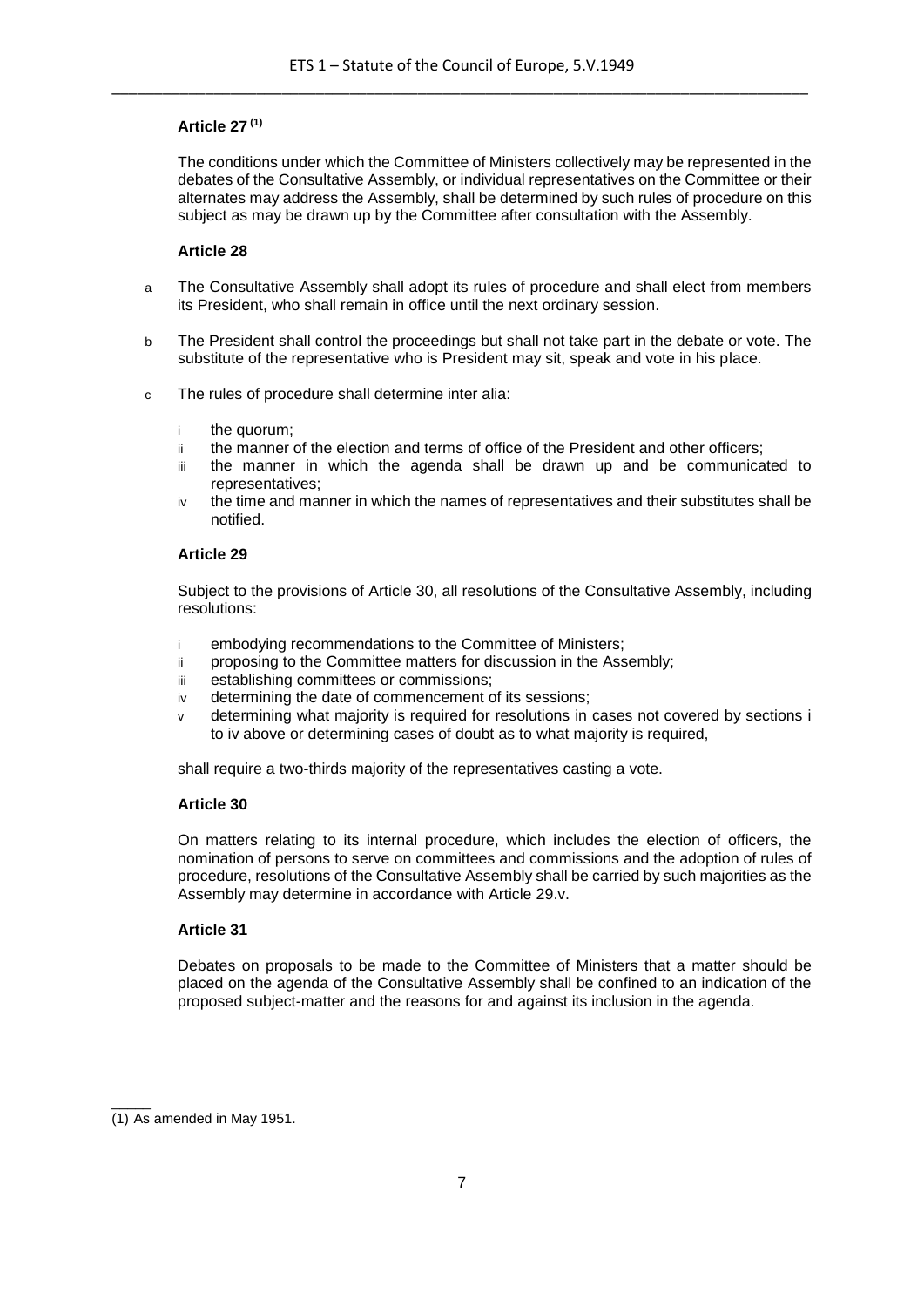The Consultative Assembly shall meet in ordinary session once a year, the date and duration of which shall be determined by the Assembly so as to avoid as far as possible overlapping with parliamentary sessions of members and with sessions of the General Assembly of the United Nations. In no circumstances shall the duration of an ordinary session exceed one month unless both the Assembly and the Committee of Ministers concur.

### **Article 33**

Ordinary sessions of the Consultative Assembly shall be held at the seat of the Council unless both the Assembly and the Committee of Ministers concur that the session should be held elsewhere.

# **Article 34 (1)**

The Consultative Assembly may be convened in extraordinary session, upon the initiative either of the Committee of Ministers or of the President of the Assembly after agreement between them, such agreement also to determine the date and place of the session.

# **Article 35**

Unless the Consultative Assembly decides otherwise, its debates shall be conducted in public.

# **Chapter VI – Secretariat**

# **Article 36**

- a The Secretariat shall consist of a Secretary General, a Deputy Secretary General and such other staff as may be required.
- b The Secretary General and Deputy Secretary General shall be appointed by the Consultative Assembly on the recommendation of the Committee of Ministers.
- c The remaining staff of the Secretariat shall be appointed by the Secretary General, in accordance with the administrative regulations.
- d No member of the Secretariat shall hold any salaried office from any government or be a member of the Consultative Assembly or of any national legislature or engage in any occupation incompatible with his duties.
- e Every member of the staff of the Secretariat shall make a solemn declaration affirming that his duty is to the Council of Europe and that he will perform his duties conscientiously, uninfluenced by any national considerations, and that he will not seek or receive instructions in connexion with the performance of his duties from any government or any authority external to the Council and will refrain from any action which might reflect on his position as an international official responsible only to the Council. In the case of the Secretary General and the Deputy Secretary General this declaration shall be made before the Committee, and in the case of all other members of the staff, before the Secretary General.
- f Every member shall respect the exclusively international character of the responsibilities of the Secretary General and the staff of the Secretariat and not seek to influence them in the discharge of their responsibilities.

 $\overline{\phantom{a}}$ 

<sup>(1)</sup> As amended in May 1951.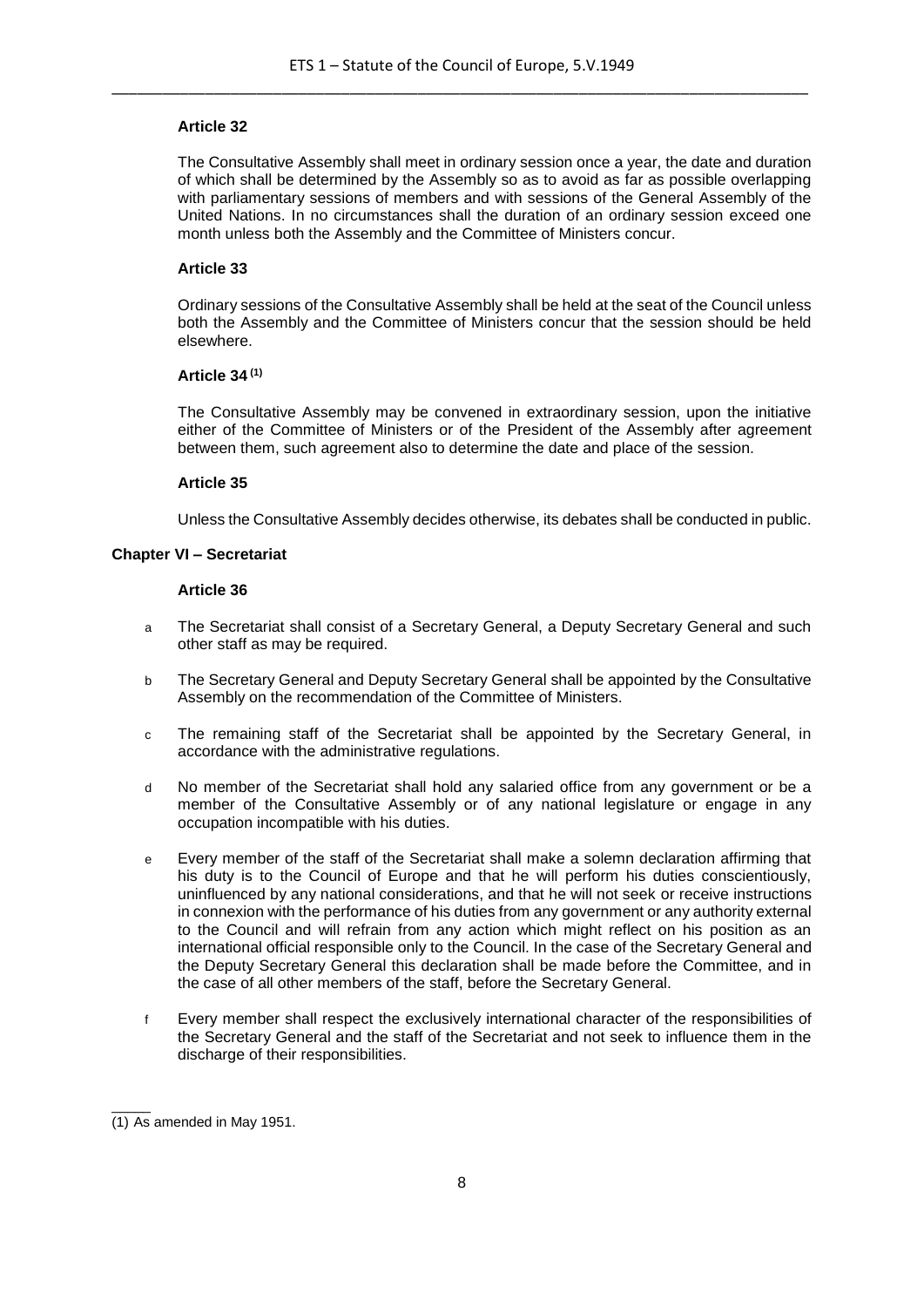- a The Secretariat shall be located at the seat of the Council.
- b The Secretary General is responsible to the Committee of Ministers for the work of the Secretariat. Amongst other things, he shall, subject to Article 38.d, provide such secretariat and other assistance as the Consultative Assembly may require.

# **Chapter VII – Finance**

### **Article 38 (1)**

- a Each member shall bear the expenses of its own representation in the Committee of Ministers and in the Consultative Assembly.
- b The expenses of the Secretariat and all other common expenses shall be shared between all members in such proportions as shall be determined by the Committee on the basis of the population of members.

The contributions of an associate member shall be determined by the Committee.

- c In accordance with the financial regulations, the budget of the Council shall be submitted annually by the Secretary General for adoption by the Committee.
- d The Secretary General shall refer to the Committee requests from the Assembly which involve expenditure exceeding the amount already allocated in the budget for the Assembly and its activities.
- e The Secretary General shall also submit to the Committee of Ministers an estimate of the expenditure to which the implementation of each of the recommendations presented to the Committee would give rise. Any resolution the implementation of which requires additional expenditure shall not be considered as adopted by the Committee of Ministers unless the Committee has also approved the corresponding estimates for such additional expenditure.

### **Article 39**

The Secretary General shall each year notify the government of each member of the amount of its contribution, and each member shall pay to the Secretary General the amount of its contribution, which shall be deemed to be due on the date of its notification, not later than six months after that date.

### **Chapter VIII – Privileges and immunities**

# **Article 40**

a The Council of Europe, representatives of members and the Secretariat shall enjoy in the territories of its members such privileges and immunities as are reasonably necessary for the fulfilment of their functions. These immunities shall include immunity for all representatives to the Consultative Assembly from arrest and all legal proceedings in the territories of all members, in respect of words spoken and votes cast in the debates of the Assembly or its committees or commissions.

 $\overline{\phantom{a}}$ (1) Paragraph e of Article 38 was added in May 1951.